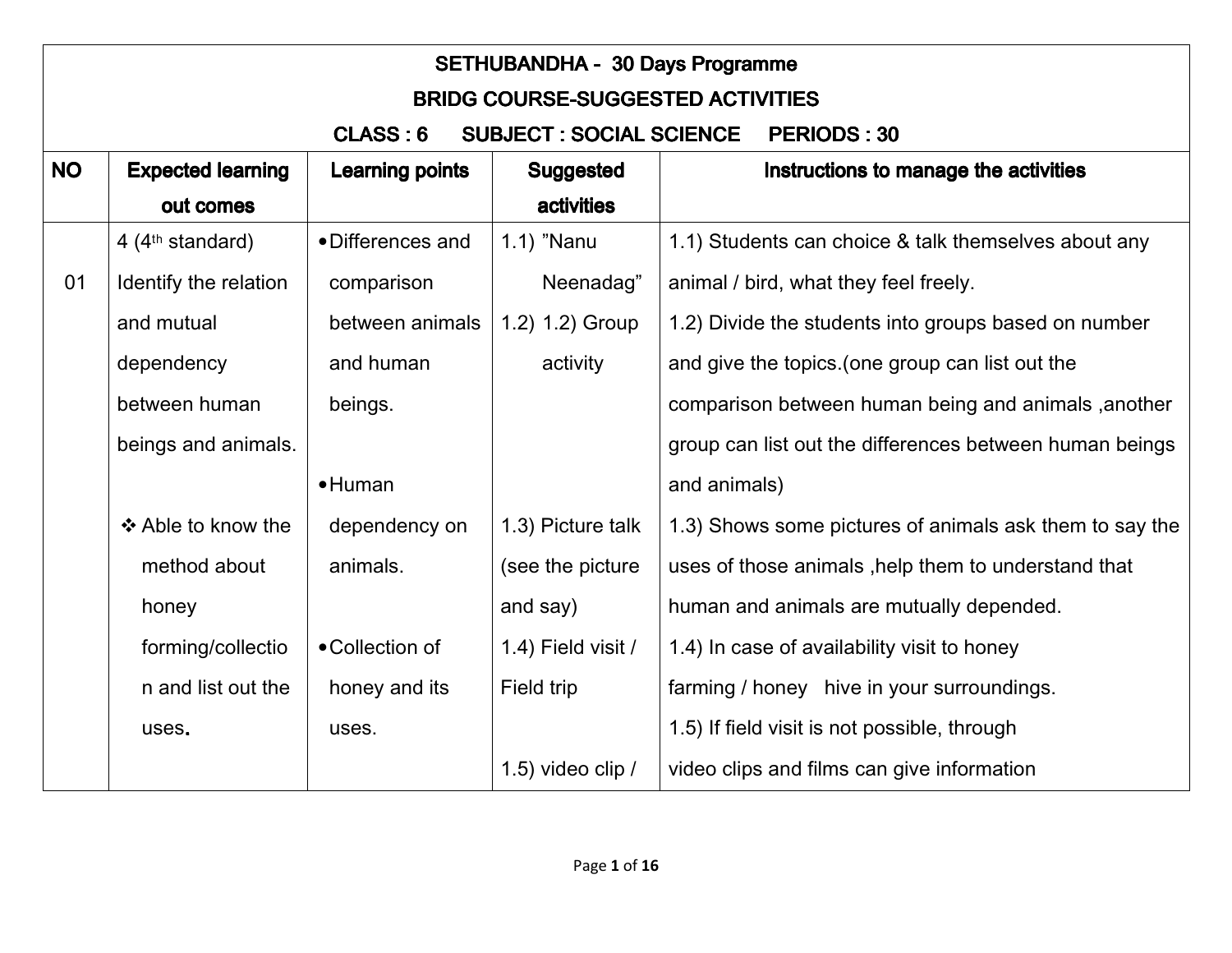|    |                              |                   | demonstration of |                       |         | about honey farming / collection and its |                                                        |
|----|------------------------------|-------------------|------------------|-----------------------|---------|------------------------------------------|--------------------------------------------------------|
|    |                              |                   | charts           | uses.                 |         |                                          |                                                        |
|    |                              |                   |                  |                       |         | ❖ Display the pictures of products of    |                                                        |
|    |                              |                   |                  |                       |         | honey hive.                              |                                                        |
|    |                              |                   |                  |                       |         | Ex: Honey, candle, colour, Ink, powder   |                                                        |
|    |                              |                   |                  |                       |         | cream etc.                               |                                                        |
|    |                              |                   |                  |                       |         | ❖ https://youtu.be/rDkOgR3htsk           |                                                        |
|    |                              |                   |                  |                       |         | ❖ https://youtu.be/LVj3o259ZCU           |                                                        |
|    |                              |                   |                  |                       |         | ❖ https://youtu.be/9rrv2S8ciGQ           |                                                        |
|    |                              |                   |                  |                       |         |                                          |                                                        |
|    |                              |                   |                  |                       |         |                                          | Days-02                                                |
| 02 | 3 (4 <sup>th</sup> standard) |                   | 2.1)             |                       |         |                                          | 2.1) Ask to prepare questionnaire and to introduce his |
|    | compare the growth           | • Write/ create   | Questionnaire    |                       | family. |                                          |                                                        |
|    | of different kinds of        | family tree       |                  | $\blacktriangleright$ |         |                                          | How many members are there in your family?             |
|    | families and                 | • Characteristics |                  | $\blacktriangleright$ |         |                                          | List your family members and say about your            |
|    | development of               | of nuclear and    |                  |                       |         | relationship with them.                  |                                                        |
|    | simple family tree.          | joint family.     |                  |                       | SI.     | Name of the                              | <b>Relationship with you</b>                           |
|    |                              |                   |                  |                       | no      | family members                           |                                                        |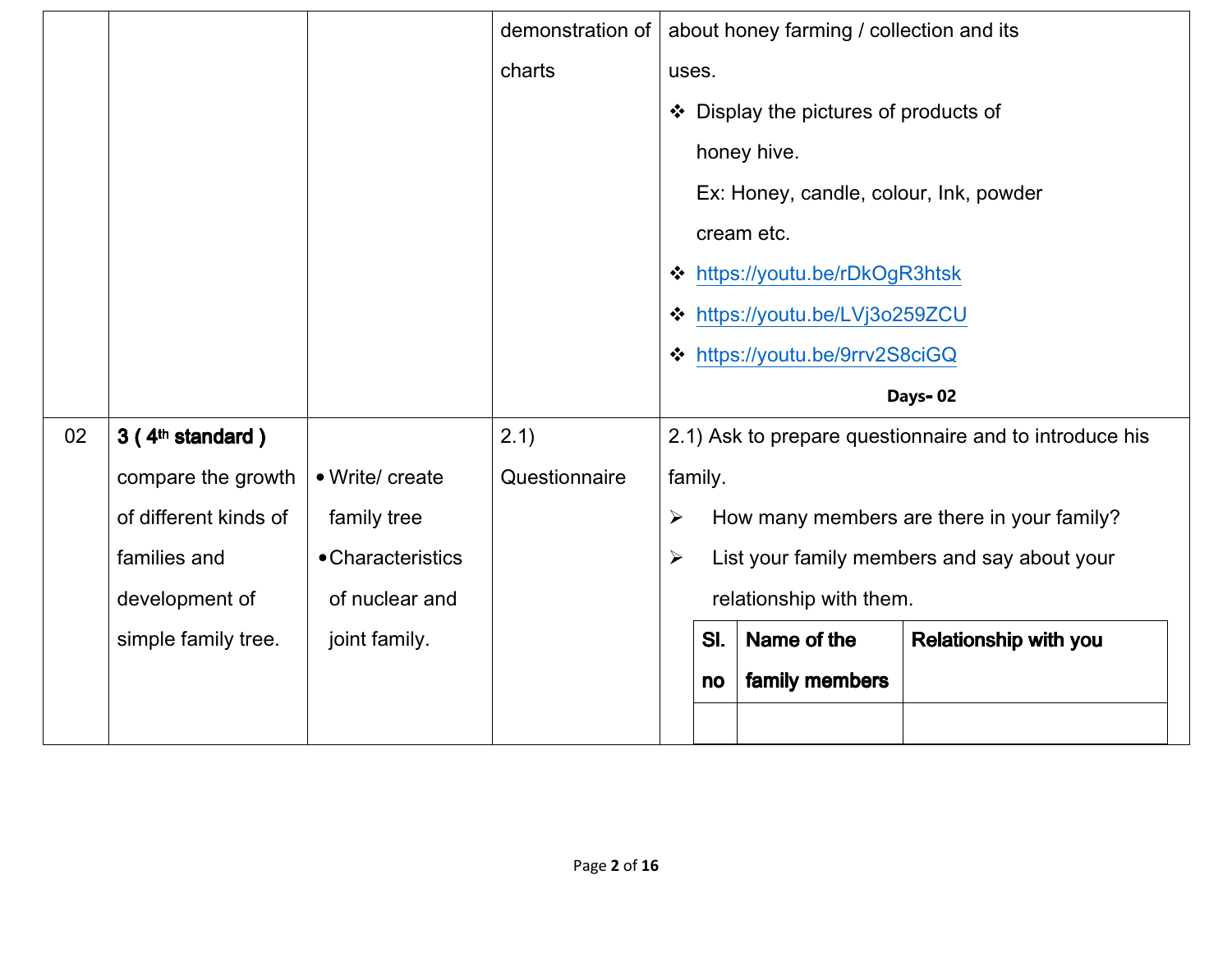|  | •Importance of | 2.2) Creating  |    | 2.2) ask each student to write his/her family tree.    |            |                                                             |
|--|----------------|----------------|----|--------------------------------------------------------|------------|-------------------------------------------------------------|
|  | family         | family tree.   |    |                                                        |            | (Instruction: teacher should introduce the symbols which    |
|  |                |                |    | are used in family tree.)                              |            |                                                             |
|  |                |                |    |                                                        |            | It introduced in environmental studies 4th standard 16th    |
|  |                |                |    | unit, 5 <sup>th</sup> standard 2nd unit.               |            |                                                             |
|  |                |                |    |                                                        |            |                                                             |
|  |                |                |    | 2.3) Through class students enacting can give the      |            |                                                             |
|  |                | 2.3) Role play |    | concept of nuclear family and joint family. Easily can |            |                                                             |
|  |                |                |    |                                                        |            | understand the characteristics of nuclear and joint family. |
|  |                |                |    |                                                        |            | 2.4) Ask the students to visit 05 neighbouring houses       |
|  |                |                |    | and collect information in below format.               |            |                                                             |
|  |                | 2.4) Survey    | SI | Name of                                                | Total      | Relationship                                                |
|  |                |                | no | head of the                                            | number of  | with head of                                                |
|  |                |                |    | family                                                 | the family | the family                                                  |
|  |                |                |    |                                                        |            |                                                             |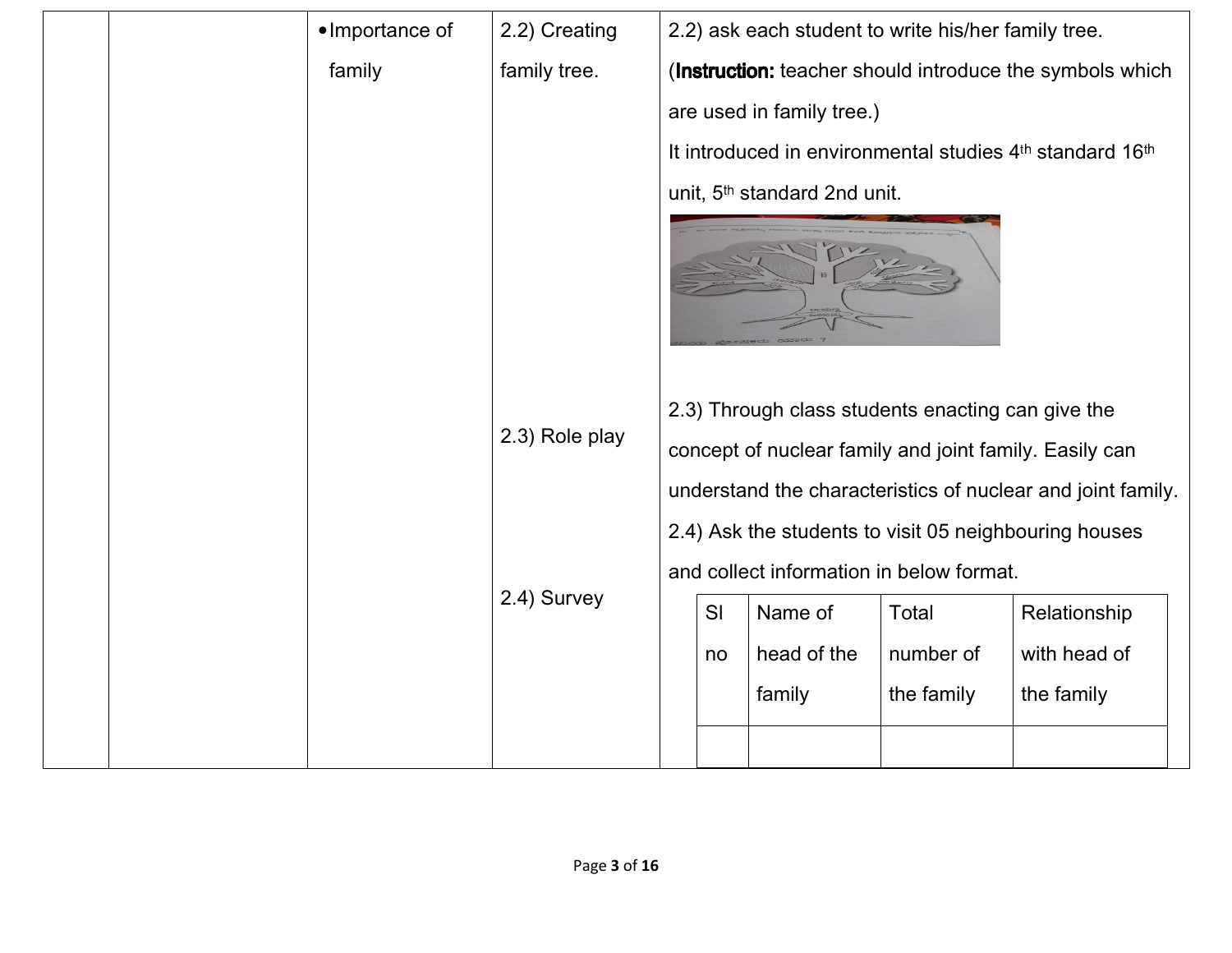|    |                              |                  | 2.5) Discussion  | 2.5) Through discussion they get understand,                 |
|----|------------------------------|------------------|------------------|--------------------------------------------------------------|
|    |                              |                  |                  | What are reasons to raise number of nuclear families in      |
|    |                              |                  |                  | present scenario.                                            |
|    |                              |                  | 2.6) Treasure    | 2.6) write the characteristics, which we are learning from   |
|    |                              |                  | hunt             | family in chits (Ex: love, co-operation, co-ordination, co-  |
|    |                              |                  |                  | existence, adjustment etc) and paste /hide in classroom      |
|    |                              |                  |                  | or school premise.                                           |
|    |                              |                  |                  | Give a task to students, that to find out and get            |
|    |                              |                  |                  | After arrange a discussion on above topics and help          |
|    |                              |                  |                  | them to understand.                                          |
|    |                              |                  |                  | Days-02                                                      |
| 03 | 5 (4 <sup>th</sup> standard) | • Able to        | 3.1) Field visit | 3.1) Visit / interview available local skilled art workers / |
|    | Able to recognize            | recognize the    |                  | Handicrafts.                                                 |
|    | play things and              | local and        |                  |                                                              |
|    | other things which           | different places |                  |                                                              |
|    | are prepared by              | professionals.   |                  |                                                              |
|    | Handicrafts.                 |                  |                  |                                                              |
|    |                              |                  |                  |                                                              |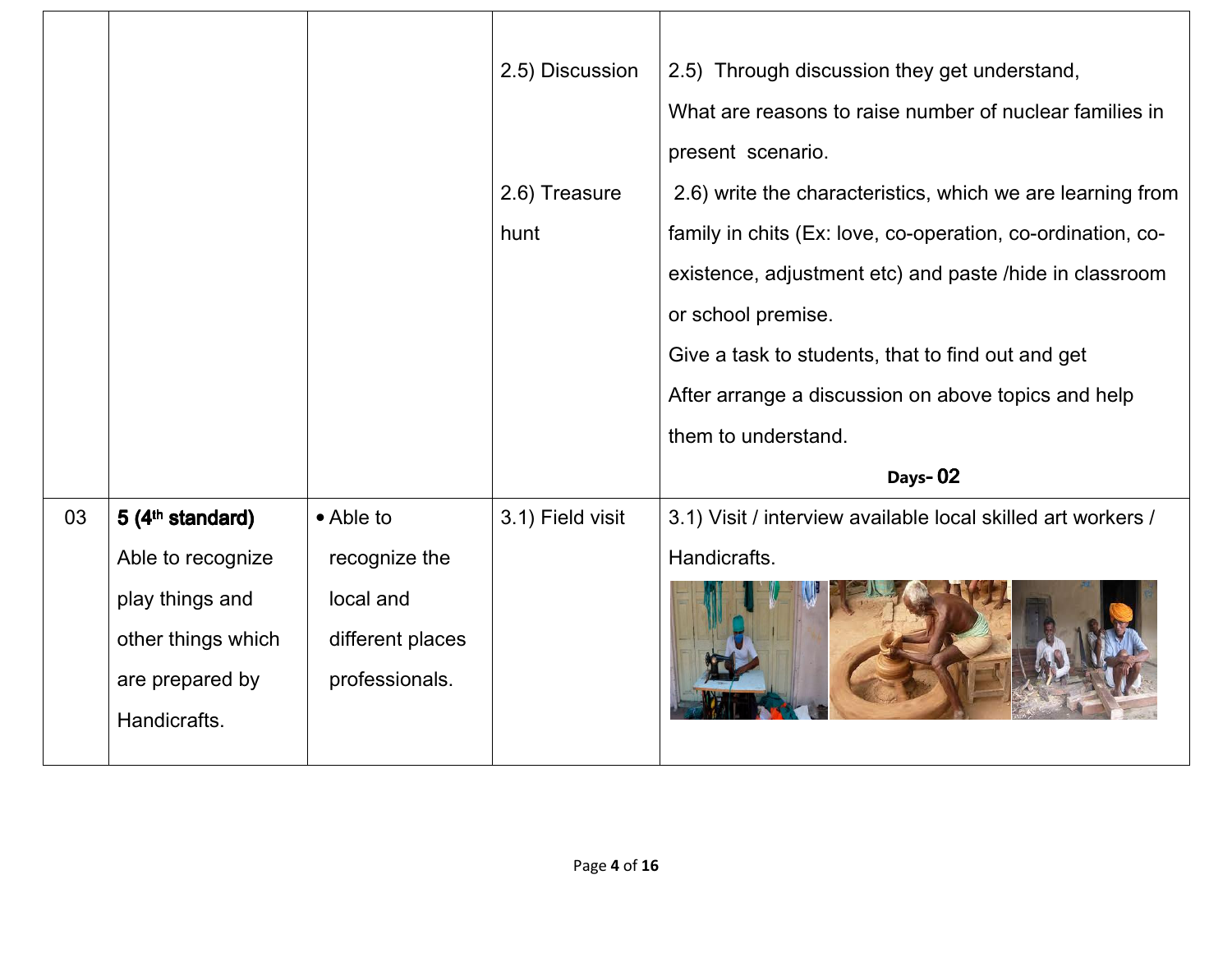|                   |                   | 3.2) Picture /   | 3.2) If field visit is not possible, through video clipping / |
|-------------------|-------------------|------------------|---------------------------------------------------------------|
| Identify the<br>❖ | • Identify the    | chart / video    | picture chart of Handicrafts can introduce, introduce         |
| problems of child | problems of child | /demonstration   | different play things preparation. (Ex: doll preparation of   |
| laborers.         | laborers.         | of short film    | chamnapatna, kinnala dolls etc.)                              |
|                   |                   |                  | https://youtu.be/RAE4ayqkEm0                                  |
|                   |                   |                  | https://youtu.be/dLvwtdZqxkw                                  |
|                   |                   | 3.3) Introduce   | 3.3) Ask them to write the names of Districts, list out       |
|                   |                   | the craft works  | special craft works of those districts and demonstrate it     |
|                   |                   | of different     | in the class.                                                 |
|                   |                   | districts of     |                                                               |
|                   |                   | Karnataka        |                                                               |
|                   |                   | 3.4) Clay model  | 3.4) Ask the students to prepare clay play things / craft     |
|                   |                   | / preparation of | things.                                                       |
|                   |                   | craft things     | Ask the students to demonstrate it in the school and to       |
|                   |                   |                  | say about them.                                               |
|                   |                   | $3.5)$ 1098-     | 3.5) students can play / enact about the problems of          |
|                   |                   | short play       | child labourers, plan the play making use of child help       |
|                   |                   |                  | line "1098".                                                  |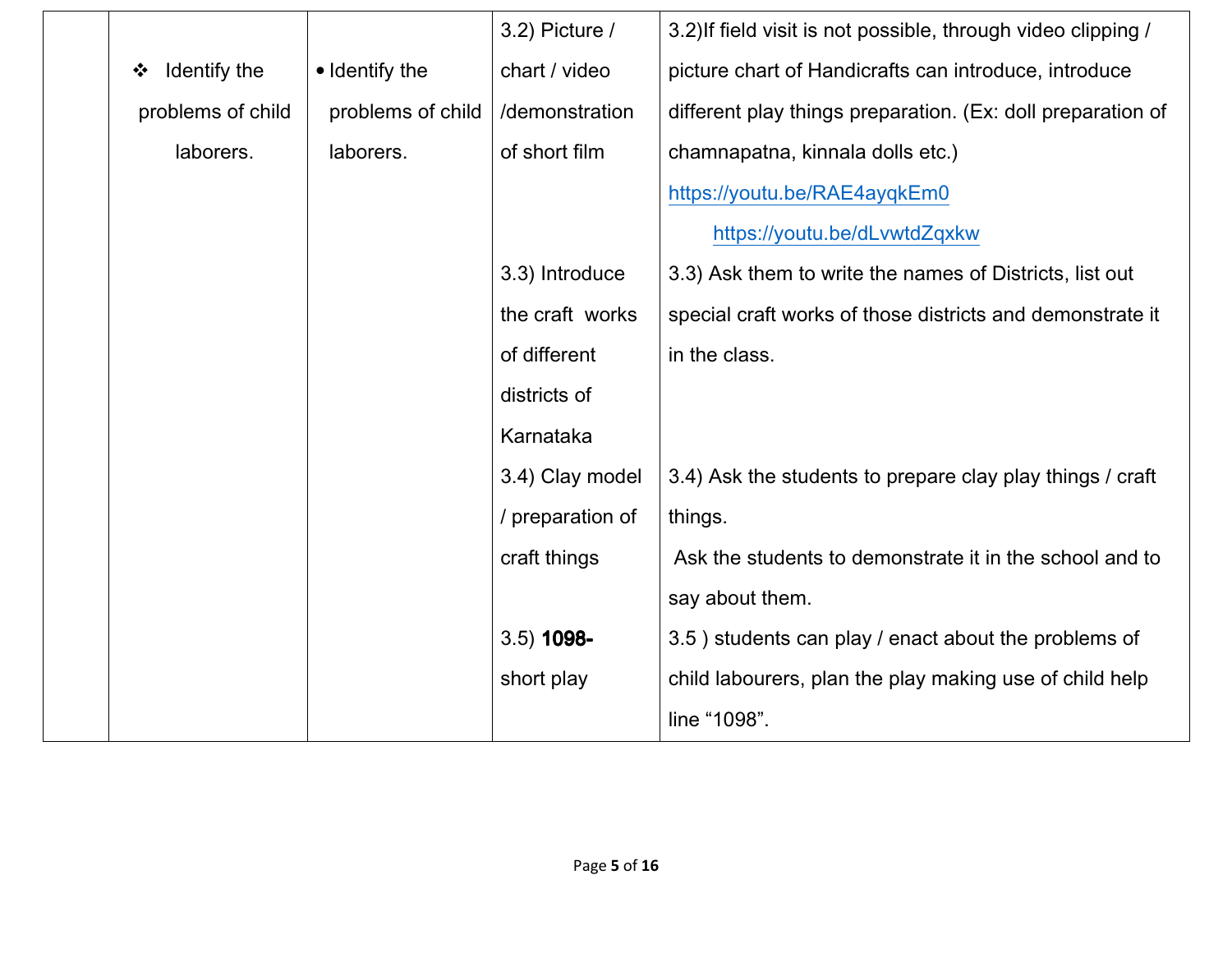|    |                      |                       | $3.6$ ) shows a  | 3.6 ) Gives short film shows about child labour.          |
|----|----------------------|-----------------------|------------------|-----------------------------------------------------------|
|    |                      |                       | short film       | https://youtu.be/zzdHy_CW8oY                              |
|    |                      |                       |                  | https://youtu.be/RtoD5B1dflc                              |
|    |                      |                       |                  |                                                           |
|    |                      |                       | 3.7) Street play | 3.7) To create awareness in the community ask the         |
|    |                      |                       |                  | students to present street play about child labour.       |
|    |                      |                       | 3.8) Interview   | 3.8) In case of availability, local elders who have       |
|    |                      |                       |                  | experienced / struggled as child labour , call them to    |
|    |                      |                       |                  | school and arrange an interview.                          |
|    |                      |                       |                  | Days-02                                                   |
| 04 | 9 (4thstandard)      | • Specialty of        | $4.1$ ) chat     | 4.1) Ask and assists the children to share their          |
|    | Able to describe     | festival & fairs.     |                  | experiences about games, enjoyment, business practice     |
|    | about local cultures | Ex: specialty of      |                  | in fairs through chatting.                                |
|    | such as festival and | group meals           | 4.2) Ahara Mela  | 4.2) Asks the students to prepare verity of dishes which  |
|    | fair.                | introduction of fair, |                  | they prepare on special days in their family with the co- |
|    |                      | sales and business    |                  | operation of the community and to exhibit in school       |
|    |                      | practice              |                  | programme.                                                |
|    |                      | •Introduction of      | 4.3) Group       | 4.3) Divide the class in to groups, ask each group        |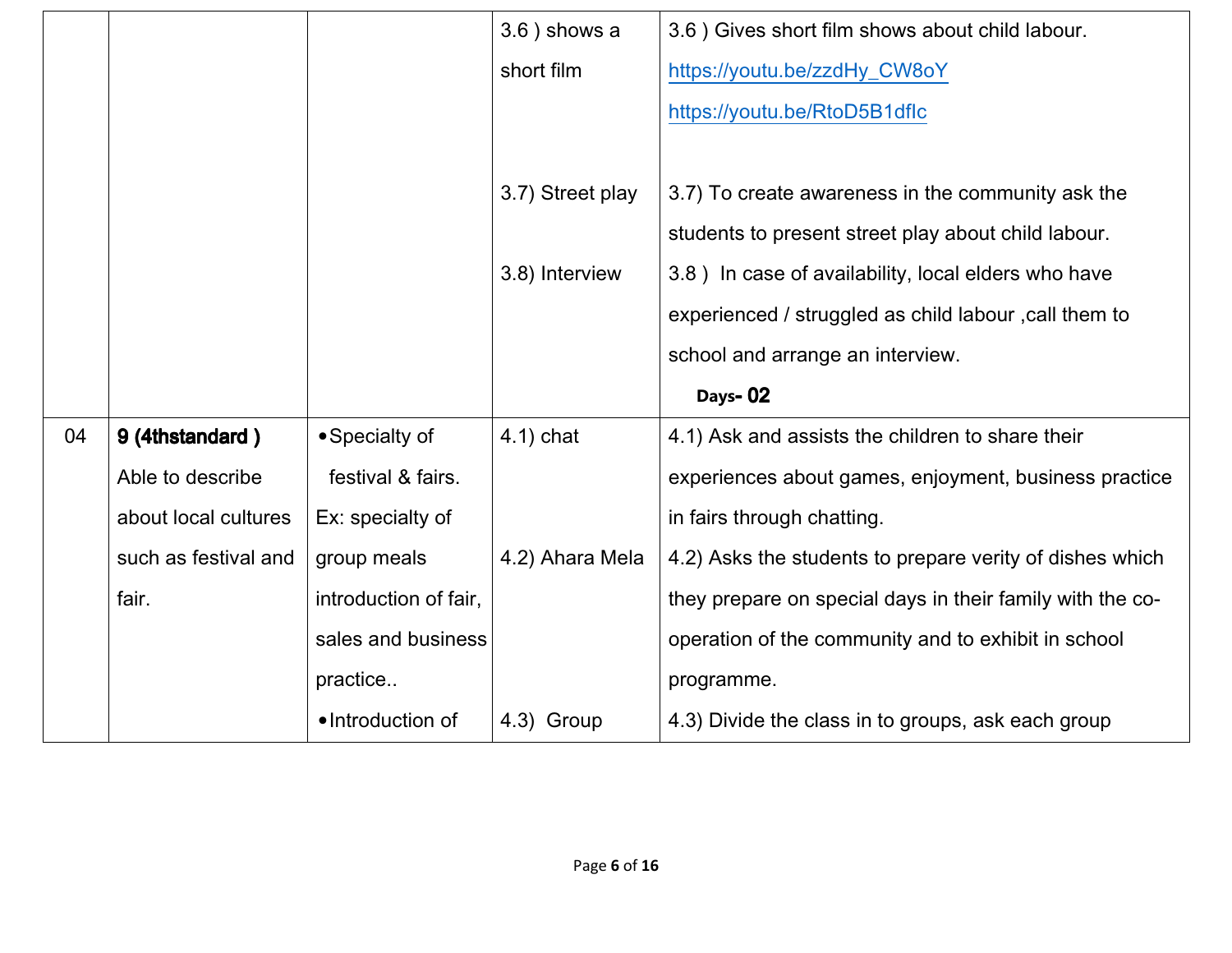|    | ❖ Able to                         | our state          | meals              | member to get food for 4 members one kind of food only           |
|----|-----------------------------------|--------------------|--------------------|------------------------------------------------------------------|
|    | appreciate our                    | different culture. |                    | (Ex: one group potato curry., one group puri, chapatti,          |
|    | state people                      | • Reasons for      |                    | one group sambar, one group rice) arrange group meals            |
|    | different culture                 | food style         |                    | for class students.                                              |
|    | and food style.                   | differences.       |                    | Arrange group meals following by SOP guidelines.                 |
|    |                                   |                    |                    | $\triangleright$ Say the importance of group meals when they are |
|    |                                   |                    |                    | taking mid day meals.                                            |
|    |                                   |                    | 4.4) Picture       | 4.4) Help to understand regional differences of different        |
|    |                                   |                    | chart / display of | place cultural celebrations /food style by showing picture       |
|    |                                   |                    | video clips        | charts and video clips.                                          |
|    |                                   |                    |                    | (Ex: North Karnataka, malenadu, south canara food style          |
|    |                                   |                    |                    | and their celebrations.)                                         |
|    |                                   |                    |                    | Introduce our state cultural celebrations with other             |
|    |                                   |                    |                    | states festival and celebrations.                                |
|    |                                   |                    |                    | Days-02                                                          |
| 05 | 2 (5 <sup>th</sup> standard) able | • Changes in life  | 5.1) Game (Dam $ $ | 5.1) Instructions:                                               |
|    | to grasp the relation             | with the impact    | shards)            | 1- Write summer, winter and rainy seasons on the flash           |
|    | between weather                   | of summer,         |                    | cards.                                                           |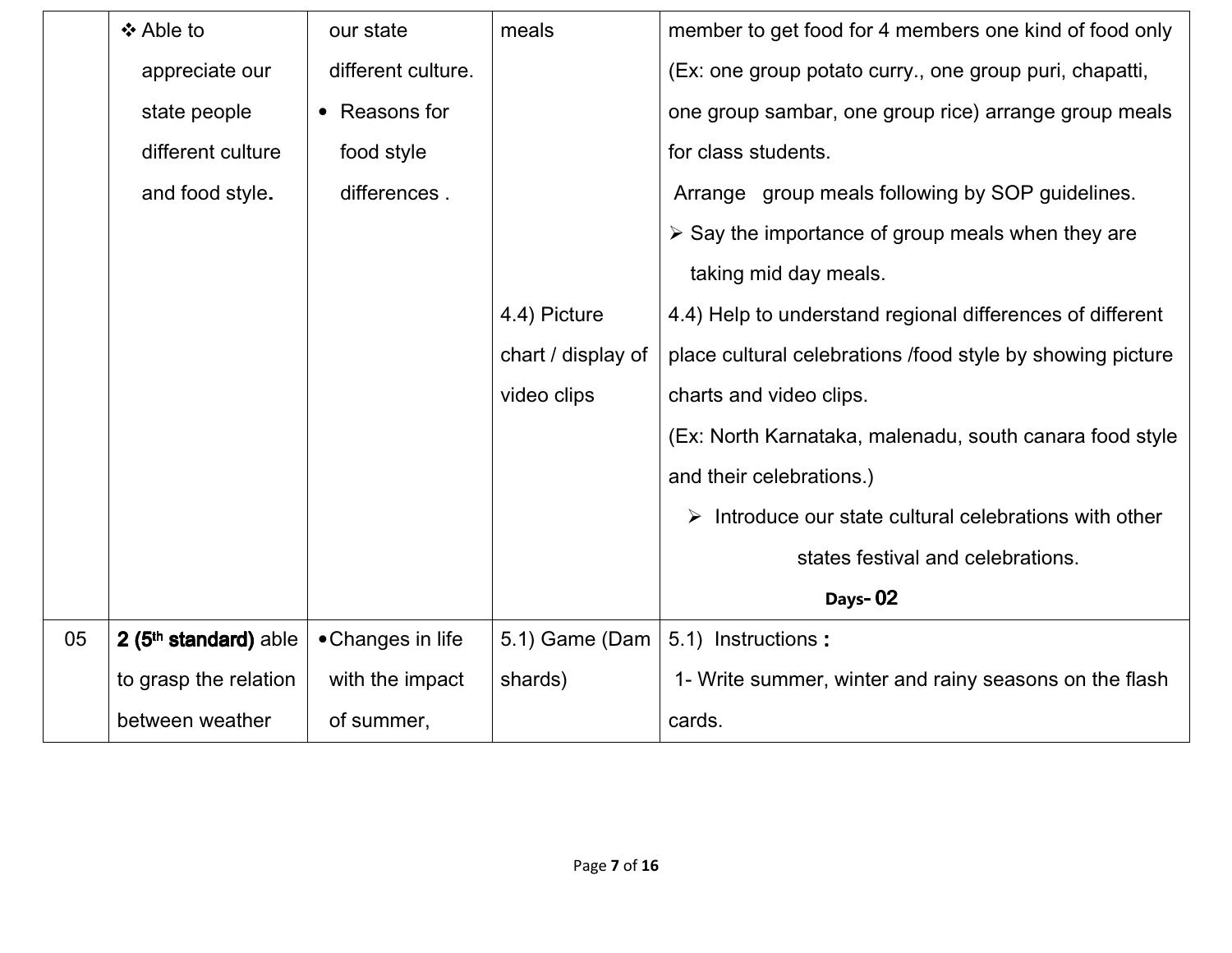| land and resources. | winter and rainy |                  | 2- Call each student one after one and show one card.      |
|---------------------|------------------|------------------|------------------------------------------------------------|
| (food, water,       | seasons.         |                  | (don't show to other students)                             |
| habitats and life   | • Impact on      |                  | 3-asks the students to enact it what they saw in the flash |
| leading).           | dressing style   |                  | card.                                                      |
|                     | food crops and   |                  | 4-Asks to other students to guess what it could be by      |
|                     | food styles.     |                  | looking their acting.                                      |
| ❖ Able to know      |                  |                  | Ex: The child who got the card of rainy season should      |
| about weather       | · Rain, cloud,   |                  | act like holding an umbrella and walking in rain.          |
| phenomena and       | sunshine, air,   | 5.2) Game: see   | 5.2) show the pictures of different reasons; environment,  |
| able to explain     | etc. are weather | the picture say  | life style, food and dresses ask the students to say those |
| changes occurs      | elements which   | the answer       | picture indicates which season.                            |
| in a day.           | we can           |                  | (Ex; students looks at picture of sweater and hat and      |
| Ex: cloudy, rainy   | recognize in our |                  | gives answer that winter season)                           |
| sunshine, air, etc. | daily life.      | 5.3) Preparation | 5.3) Guide the students to prepare collage of different    |
|                     |                  | of colage.       | seasons, dresses and food.                                 |
|                     |                  |                  | Collage<br>different                                       |
|                     |                  |                  | seasonal<br>fresses                                        |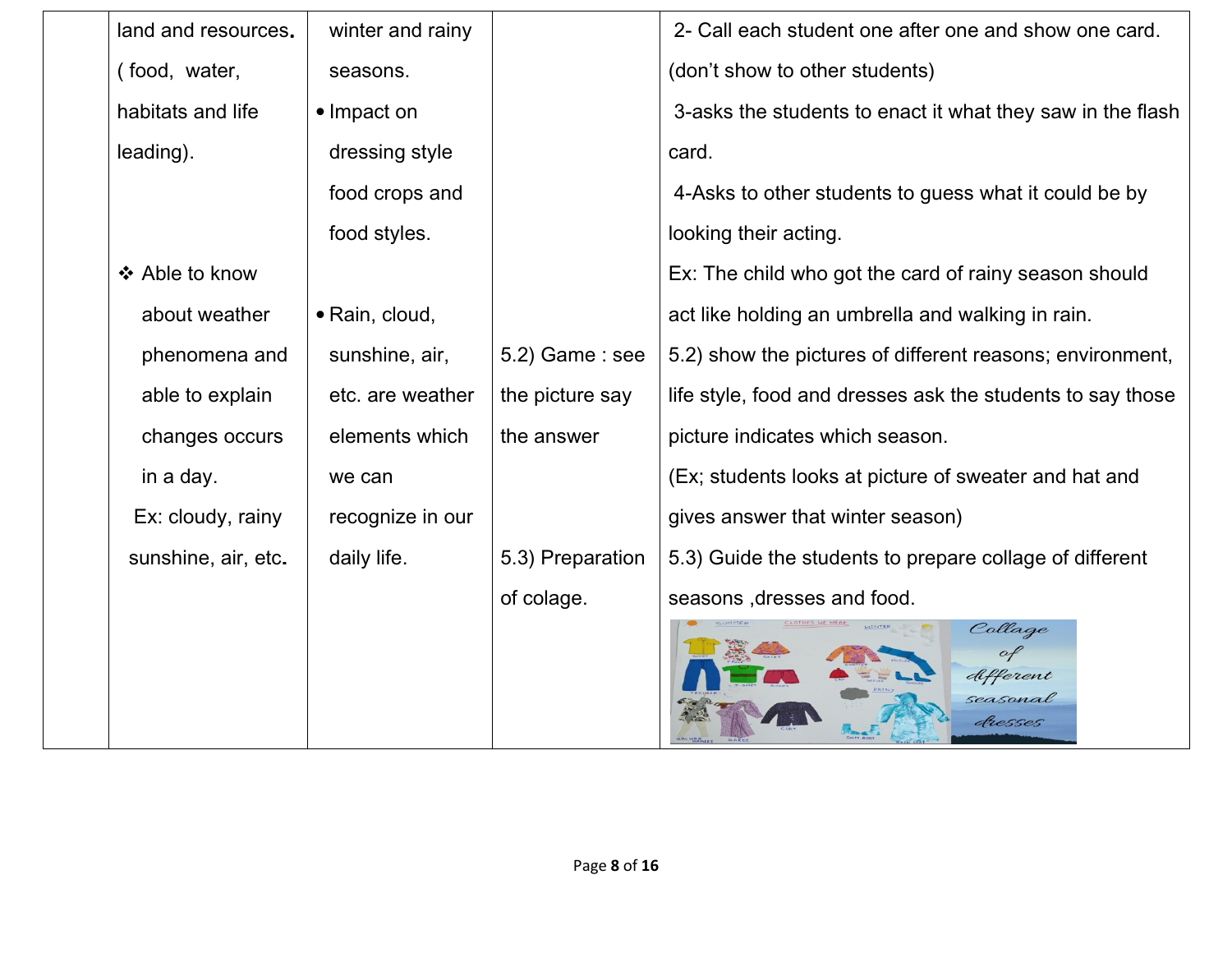|    |                    |                    | 5.4) Display of   | 5.4) Display the video clippings and picture chart of         |
|----|--------------------|--------------------|-------------------|---------------------------------------------------------------|
|    |                    |                    | video clippings / | seasons, different land and weather.                          |
|    |                    |                    | picture           |                                                               |
|    |                    |                    | 5.5) Exhibition   | 5.5) Ask the children to list out food / cereals / food       |
|    |                    |                    |                   | traditions of different district of our Karnataka state.      |
|    |                    |                    |                   | Ex: corn in north Karnataka, rice in malenadu, boiled         |
|    |                    |                    |                   | rice in south canara like this introduce the food varities.   |
|    |                    |                    |                   |                                                               |
|    |                    |                    | 5.5) Usage of     | 5.5) helps the students to recognise, cloudy, rainy           |
|    |                    |                    | weather graph     | sunshine, air with the help of weather graph.                 |
|    |                    |                    |                   | Days-03                                                       |
| 06 | 7 (5th standard)   | • Need of natural  | 6.1) Solve the    | 6.1) write riddles related to resources in chits, ask the     |
|    | Able to know the   | resources          | riddles.          | students to answer. (5 <sup>th</sup> standard EVS page no 60) |
|    | usage of different | • Types of natural | 6.2) Display of   | 6.2) Show the picture chart of natural resource and           |
|    | natural resources  | resources.         | picture chart     | introduce those resources.                                    |
|    | and explain the    | • Importance of    | 6.3) Treasure     | 6.3) Write different resources name in chits and hide it.     |
|    | methods of its     | natural            | Hunt              | Give a task to children to find and get. (give clues)         |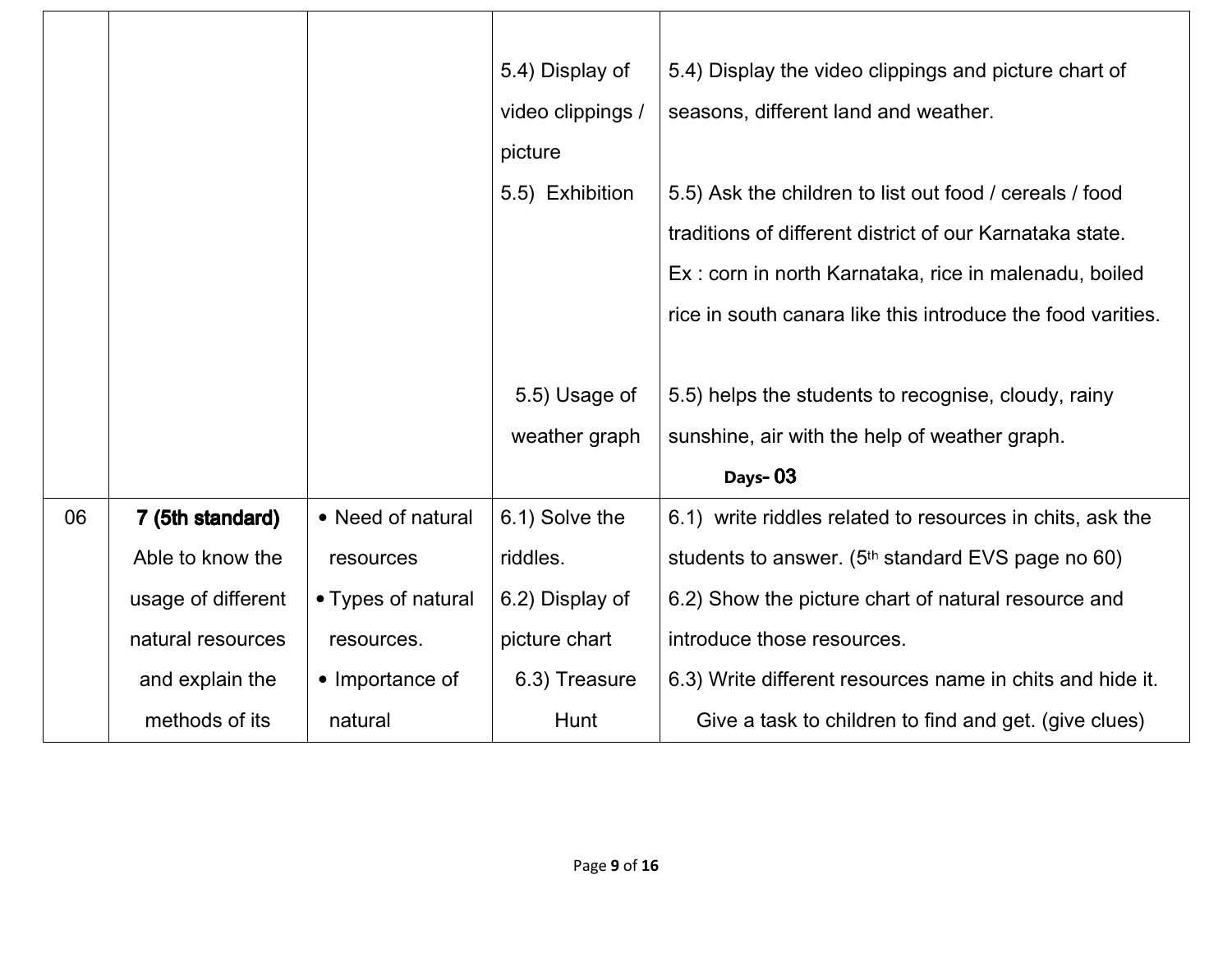| conservation.     | resources.      | 6.4) Preparation | 6.4) Divide and paste the chits which children found as  |
|-------------------|-----------------|------------------|----------------------------------------------------------|
|                   | • Renewable and | of table         | renewable and non renewable resources in the table       |
|                   | non-renewable   |                  | (with the guidance of teacher)                           |
|                   | resources.      |                  | 6.5) Arrange a competition to write drawing they should  |
|                   |                 | 6.5) Drawing     | carry messages like "save Forests" " water               |
| ❖ Gives           | • Natural       |                  | conservation" etc.                                       |
| instructions to   | resources and   | 6.6) Introduce   | 6.6) Introduce environmental lovers like Salumarada      |
| follow suitable   | their           | the famous       | Thimmakka.                                               |
| steps to save     | conservation.   | persons          |                                                          |
| resources         |                 | 6.7) Imaginary   | 6.7) Arrange a discussion on "Past resources are today's |
| (water, food,     |                 | discussion       | valuable resources" (Ex: Bio gas) give reasons. (5th     |
| fuel, forest) and |                 |                  | standard EVS page No-75 - Ninagidu gotte? Do you         |
| follow hygiene    |                 |                  | know this?)                                              |
| and manage        |                 |                  | Question: How humans lead their life without resources?  |
| garbage.          |                 |                  | By this discussion, help them to understand the need     |
|                   |                 |                  | of environmental balance.                                |
|                   |                 | 6.8) Project     | 6.8) Give a project to list out the uses of forest and   |
|                   |                 |                  | need of forest conservation.                             |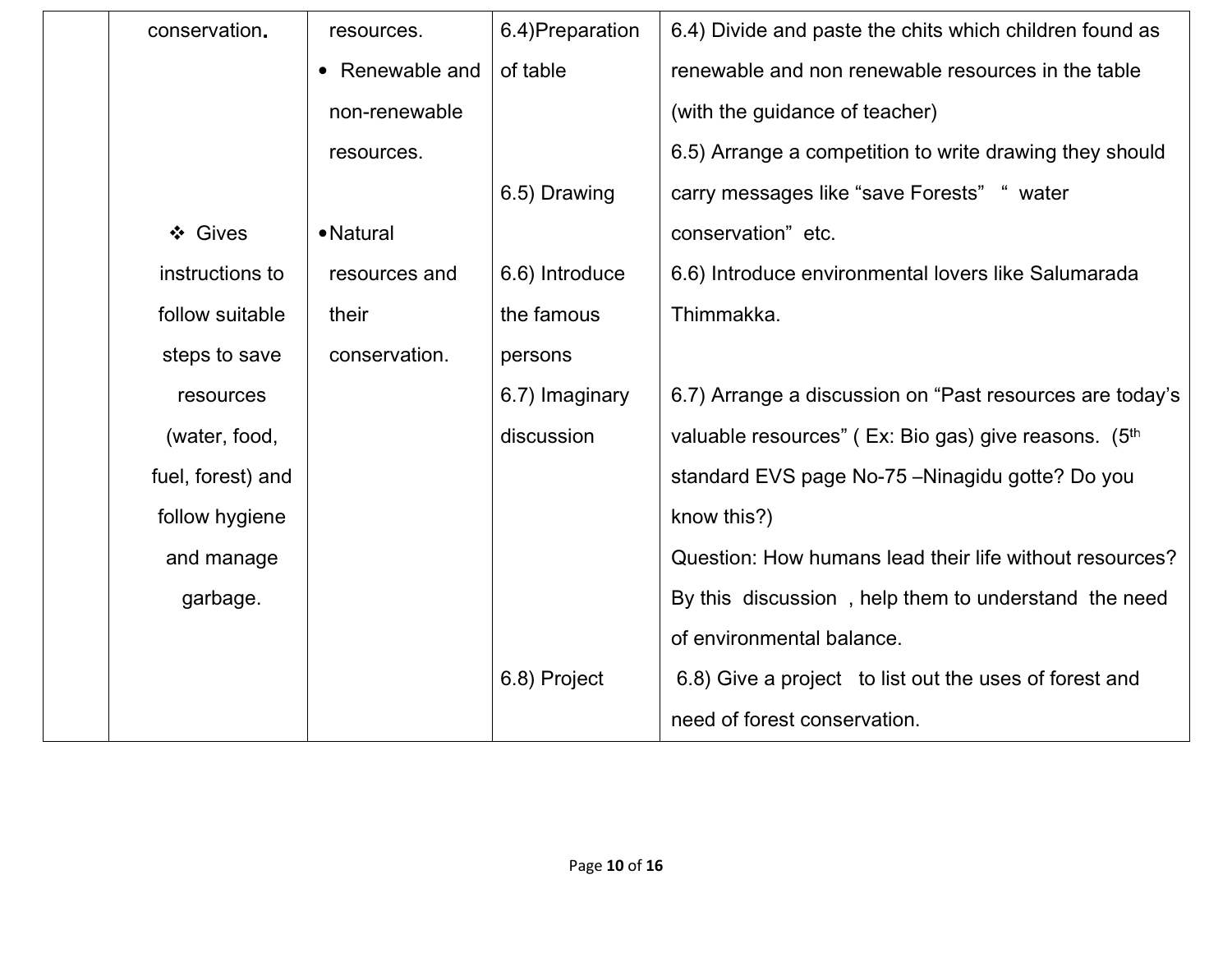|    |                    |                        | 6.9) Game: this | 6.9) Ask the students to stand in a circle, instruct them to |
|----|--------------------|------------------------|-----------------|--------------------------------------------------------------|
|    |                    |                        | is your turn    | choice each one of them a resource name and say its          |
|    |                    |                        | (Edu ninna      | use.                                                         |
|    |                    |                        | saradi)         | 6.10) Ask students to enact a play / short film and          |
|    |                    |                        | 6.10) Play /    | give presentation based on the theme of Swacha               |
|    |                    |                        | short film show | Bharath / Hygiene / Garbage management.                      |
|    |                    |                        |                 | 6.11) Divide the garbage like raw green garbage, dry         |
|    |                    |                        | 6.11) My school | garbage and toxic garbage in school campus, By making        |
|    |                    |                        | my contribution | use of available resources to dispose the garbage, get       |
|    |                    |                        | (Nanna shale    | dust bins and place it in a proper place in the school.      |
|    |                    |                        | Nanna koduge)   |                                                              |
|    |                    |                        |                 | Days-04                                                      |
| 07 | (Fundamental       | •Introduction of       | 7.1) Drawing    | 7.1) Arrange a competition of drawing of national            |
|    | learning out come) | <b>Indian National</b> | competition /   | symbols and Rangoli writing                                  |
|    | Able to know the   | Emblem,                | Rangoli         | https://youtu.be/R8OzRSkCu0k                                 |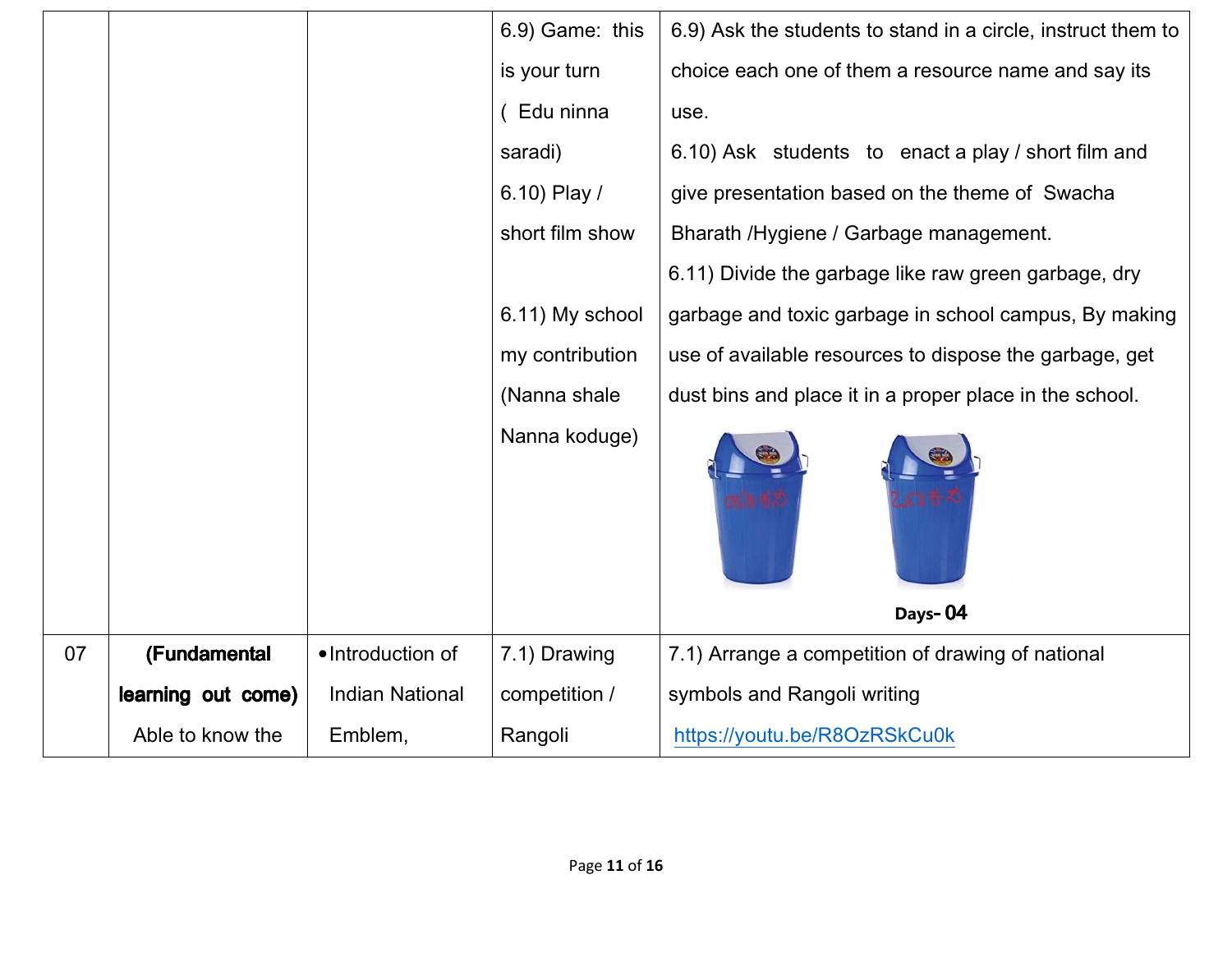| importance of       | National                            | competition.                 | https://youtu.be/nBl_ouggvDY                              |
|---------------------|-------------------------------------|------------------------------|-----------------------------------------------------------|
| national symbols    | Anthem, Tri colur                   | $\triangleright$ Video class |                                                           |
| and National        | Flag, National                      | link                         |                                                           |
| Anthem.             | symbols,                            |                              |                                                           |
|                     | National Animal,                    |                              |                                                           |
|                     | National Bird etc.                  |                              |                                                           |
| ❖ Able to recognize | • The Significance                  |                              | सत्यमेव जयते                                              |
| national Flag,      | of celebaration                     |                              | 7.2) Arrange pick & speak on national Festivals and       |
| emblem, national    | of National                         |                              | celebrations.                                             |
| Festivals,          | Festivals,.                         |                              | 7.3) Ask students to listen 'Janaganaman 'national        |
|                     |                                     | 7.2) Pick and                | Anthem in audio play.                                     |
|                     |                                     | speak                        |                                                           |
|                     | ∙ನಮ್ಮ ಭಾರತದ                         | 7.3) Usage of                |                                                           |
|                     | ಪ್ರಾದೇಶಿಕ ಸಾಂಸ್ಕೃತಿಕ<br>ವೈವಿಧ್ಯತೆಗಳ | audieo                       |                                                           |
|                     | ಪರಿಚಯ.                              |                              |                                                           |
|                     | ವಿವಿಧತೆಯಲ್ಲಿ ಏಕತೆ                   | 7.4) Game                    | 7.4) Make use of 24 students what                         |
|                     | ಶಾಂತಿ ಸಹಬಾಳ್ವೆಯ                     | "Maulya Bandi"               | Ashoka chakra lines says writes it                        |
|                     | ಅಗತ್ಯತೆ.                            | (Valuable wheel)             | on flash cards and give to students instruct them to turn |
|                     |                                     |                              |                                                           |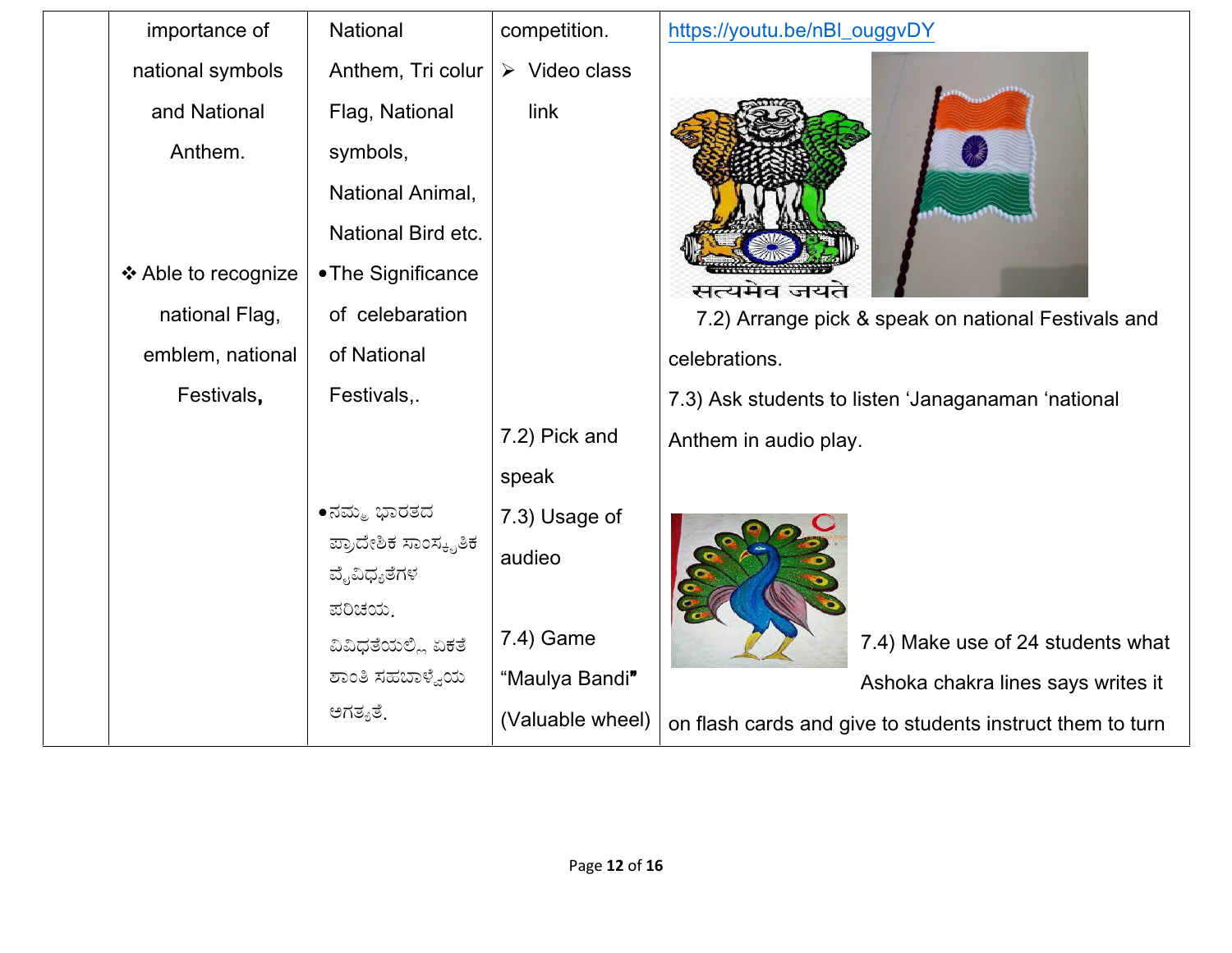|    |                     |                    |                  | like a wheel and say what those lines indicates.           |
|----|---------------------|--------------------|------------------|------------------------------------------------------------|
|    |                     |                    | 7.5) Dance       | 7.5 & 7.6) Arrange for dance performance based on          |
|    |                     |                    | 7.6) Video       | Indian cultural diversity                                  |
|    |                     |                    | display          | Shows the video performance.                               |
|    |                     |                    | 7.7) Audio clip  | 7.7) https://youtu.be/4rs7dG-0WcE                          |
|    |                     |                    | 7.8) Short play  | 7.8) Arrange for short play skit based on the theme 'unity |
|    |                     |                    | /skit            | in diversity'                                              |
|    |                     |                    |                  | Days-03                                                    |
| 08 | (Fundamental        | • Physical         | 8.1) Preparation | 8.1) Help and introduce Physical divisions of India        |
|    |                     |                    |                  |                                                            |
|    | learning outcome)   | divisions of India | of model         | through the preparation of tophography.                    |
|    | Able to introduce   | Himalayan range    | 8.2) Gio map /   | 8.2) "usage of Gio map / Google earth shows pictures of    |
|    | physical /natural   | of mountains,      | usage of google  | India s thick forest, Gir forest, Assam Forest, Himalayan  |
|    | divisions of India. | the river plain,   | earth            | Vegetation, and western Ghats, describe India's natural    |
|    |                     | plateau , costal   |                  | beauty                                                     |
|    |                     | region, desert.    | 8.3) Learning    | 8.3) What is the impact of Natural divisions of India on   |
|    |                     |                    | station          | people life? Place the major things related to topic in 4  |
|    |                     |                    |                  | learning stations. (Should introduce 4 physical features   |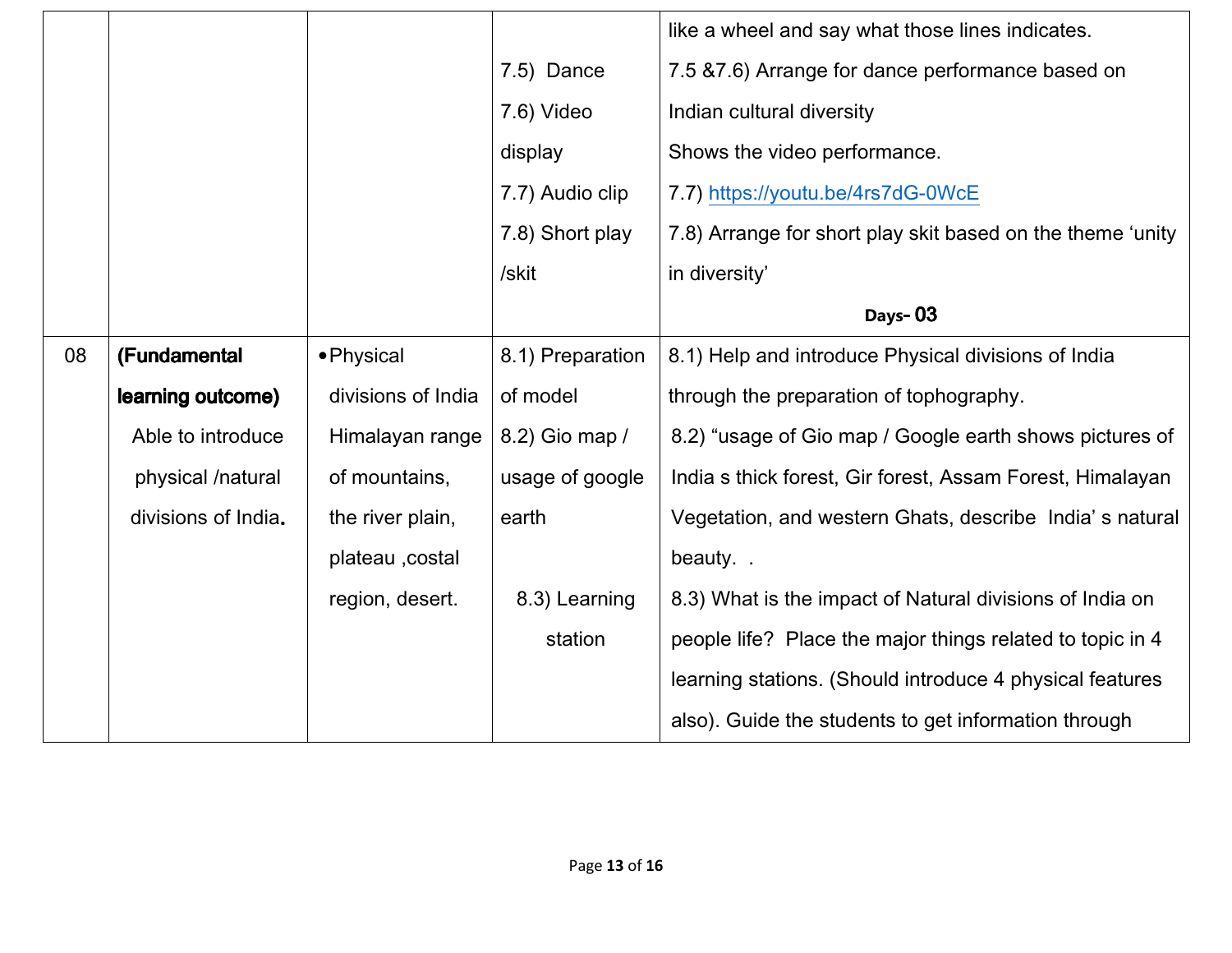|    | ❖ Able to grape the   |                    |                  | reading / gather information about the topic and to share.  |
|----|-----------------------|--------------------|------------------|-------------------------------------------------------------|
|    | effect of physical    |                    | 8.4) Quiz        | 8.4) Prepare Questionnaire on physical divisions of India   |
|    | factors on people     |                    |                  | and arranges a quiz.                                        |
|    | life.                 |                    |                  | Days-04                                                     |
| 09 | (Fundamental          | • Neighbouring     | 9.1)Reading      | 9.1) Help the students to find out India's geographical     |
|    | learning outcome)     | countries, water   | map              | location in world political Map.                            |
|    | Able to know          | bodies             |                  | ❖ Introduces states, union territories, surrounding water   |
|    | geographical          | surrounding        |                  | bodies in India's political map.                            |
|    | location of India     | India.             |                  | ❖ Briefly introduces, districts, our neighbouring districts |
|    | neighboring           | • States and union |                  | with help of Karnataka Map.                                 |
|    | countries, water      | territories of     | 9.2) Hoovu -     | 9.2) Draw the map of India in school play ground, locate    |
|    | bodies surrounding    | India.             | nakshe ata       | the states,                                                 |
|    | India, administrative | Karnataka          | $(Flower - map)$ | Instruct the children to say one state name and keep one    |
|    | divisions, group of   | is our state :     | game)            | flower on the state in the map.                             |
|    | Islands.              | introduce          |                  | 9.3) List out our districts of state, neighbouring states   |
|    | ❖ Able to introduce   | neighboring        |                  | and related factors, place it in learning stations help the |
|    | briefly our state     | states.            | 9.3) Learning    | students to get information.                                |
|    | or district.          | • Our district and | station          | Days-04                                                     |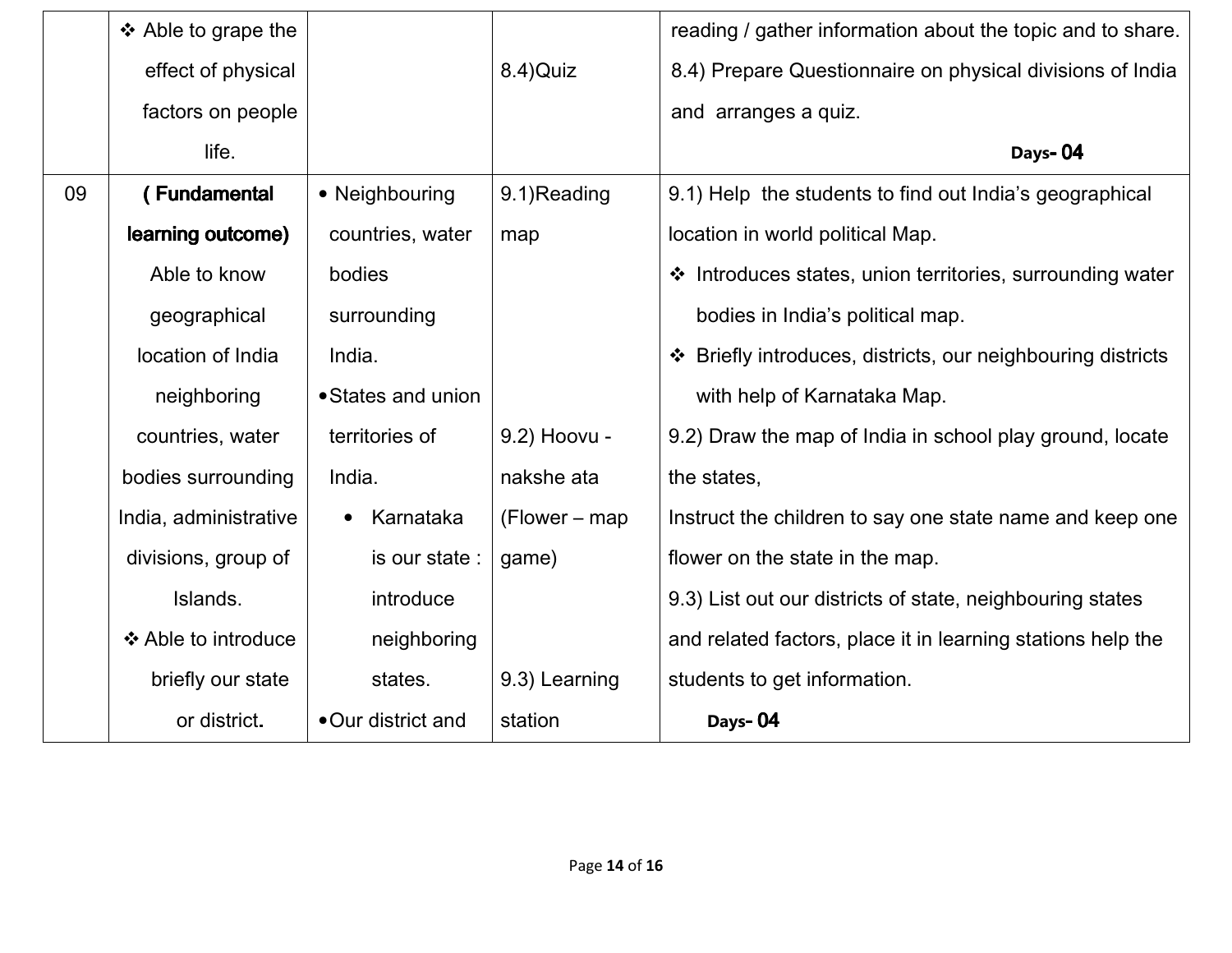|    |                       | neighboring          |                 |                                                               |
|----|-----------------------|----------------------|-----------------|---------------------------------------------------------------|
|    |                       | district.            |                 |                                                               |
| 10 | (Fundamental          | • Sun and its        | 10.1) Activity: | 10.1) Paste radium stickers of sun and star inside the        |
|    | learning outcome)     | family.              | "Ba nodona"     | umbrella rotate it and instruct the children to watch it.     |
|    | Know about the sun    |                      | Akasha          | Discuss about celestial bodies and the causes of day          |
|    | and its family (solar | • Location, the      | (come let us    | and night.                                                    |
|    |                       |                      |                 | 10.2) Ask two students, one student represents the sun        |
|    | system).              | shape and size       | see Sky)        | and other represents the earth. The students who              |
|    |                       | of the earth.        | 10.2) Activity: | represents the sun should sit, ask the student who            |
|    |                       |                      | Navu            | represent the earth to spin himself / herself and revolve     |
|    | ❖ Know why the        | • Earth is different | grahagaladaga   | around the sun along the elliptical path, like wise planets   |
|    | earth is an unique    | from other           | (Now we are     | revolve around the sun and help them understand how           |
|    | planet among the      | planets -earth is    | planets)        | day and night causes. (5 <sup>th</sup> standard environmental |
|    | other planets.        | unique $/$           |                 | science lesson no 14 page no - 185)                           |
|    |                       | Marvelous.           |                 | 10.3) Instructions: (To know the shape of earth)              |
|    |                       |                      |                 | 1- Paste the small paper boats in a line on the Globe.        |
|    |                       |                      |                 | (paste small flags to boats)                                  |
|    |                       |                      | 10.3) Activity: | 2-Paste the small paper boats in a line on the plain paper    |
|    |                       |                      | "Thiliyona      | sheet.                                                        |
|    |                       |                      | Namma           | 3-Ask the students to observe it from one side. Instrusct     |
|    |                       |                      |                 | Them to observe by slowly rotating the globe.                 |